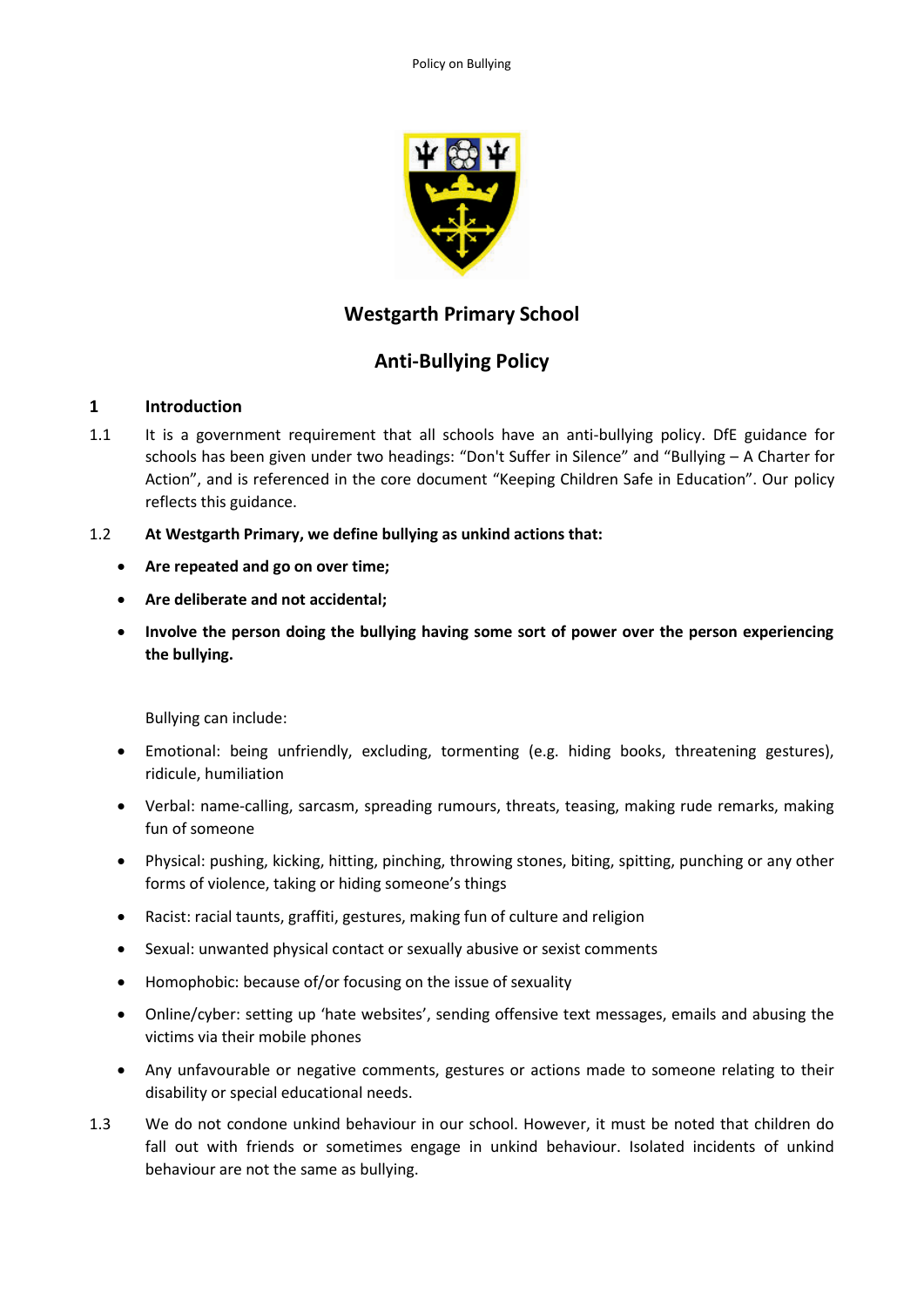- 1.4 However, safeguarding issues can manifest themselves via **peer on peer abuse**. This is most likely to include, but may not be limited to:
	- Bullying (including cyberbullying)
	- Gender based violence/sexual assaults and sexting
	- Initiation / hazing type violence
	- Racial
	- Homophobic

## **2 Aims and objectives**

- 2.1 Bullying is wrong and can damage individual children. We therefore aim to do all we can to prevent bullying, by developing a school ethos in which bullying is regarded as unacceptable.
- 2.2 We aim, as a school, to produce a safe and secure environment where all can learn without anxiety, and we will make every effort to ensure that measures are in place to reduce the likelihood of bullying. Where incidents of bullying do occur, we aim to deal with them promptly.
- 2.3 This policy aims to produce a consistent school response to any bullying incidents that may occur.
- 2.4 We aim to make all those connected with the school aware of our opposition to bullying, and to make clear each person's responsibilities with regard to the eradication of bullying in our school.

## **3 The role of the Local School Board (LSB)**

- 3.1 The LSB supports the headteacher in all attempts to eliminate bullying from our school. The LSB will not condone any bullying at all in our school, and any incidents of bullying that do occur will be taken seriously, and dealt with appropriately and promptly.
- 3.2 The LSB monitors incidents of bullying that do occur, and reviews the effectiveness of this policy. The LSB requires the headteacher to keep accurate records of all incidents of bullying (CPOMS category), and to report to the LSB on request about the effectiveness of school anti-bullying strategies.
- 3.3 A parent who is dissatisfied with the way the school has dealt with a bullying incident can refer the matter to the LSB through the school's complaints procedure, published in the Trust complaints policy.

# **4 The role of the headteacher**

- 4.1 It is the responsibility of the headteacher to implement the school anti-bullying strategy, to ensure that all staff (both teaching and non-teaching) are aware of the school policy and know how to identify and deal with incidents of bullying. The headteacher reports to the LSB about incidents of bullying on a termly basis and on the effectiveness of the anti-bullying policy on request. Records of bullying are kept by the headteacher on CPOMS.
- 4.2 The headteacher ensures that all children know that bullying is wrong, and that it is unacceptable behaviour in the school. School assemblies are used to address the issue of bullying. Children address the issue of bullying through curriculum subjects such as English and RE and, more specifically, through the PSHE programme that is adopted across the whole school.
- 4.3 The headteacher sets the school climate of mutual support and praise for success, so making bullying less likely. When children feel they are important and belong to a friendly and welcoming school, bullying is far less likely to be part of their behaviour.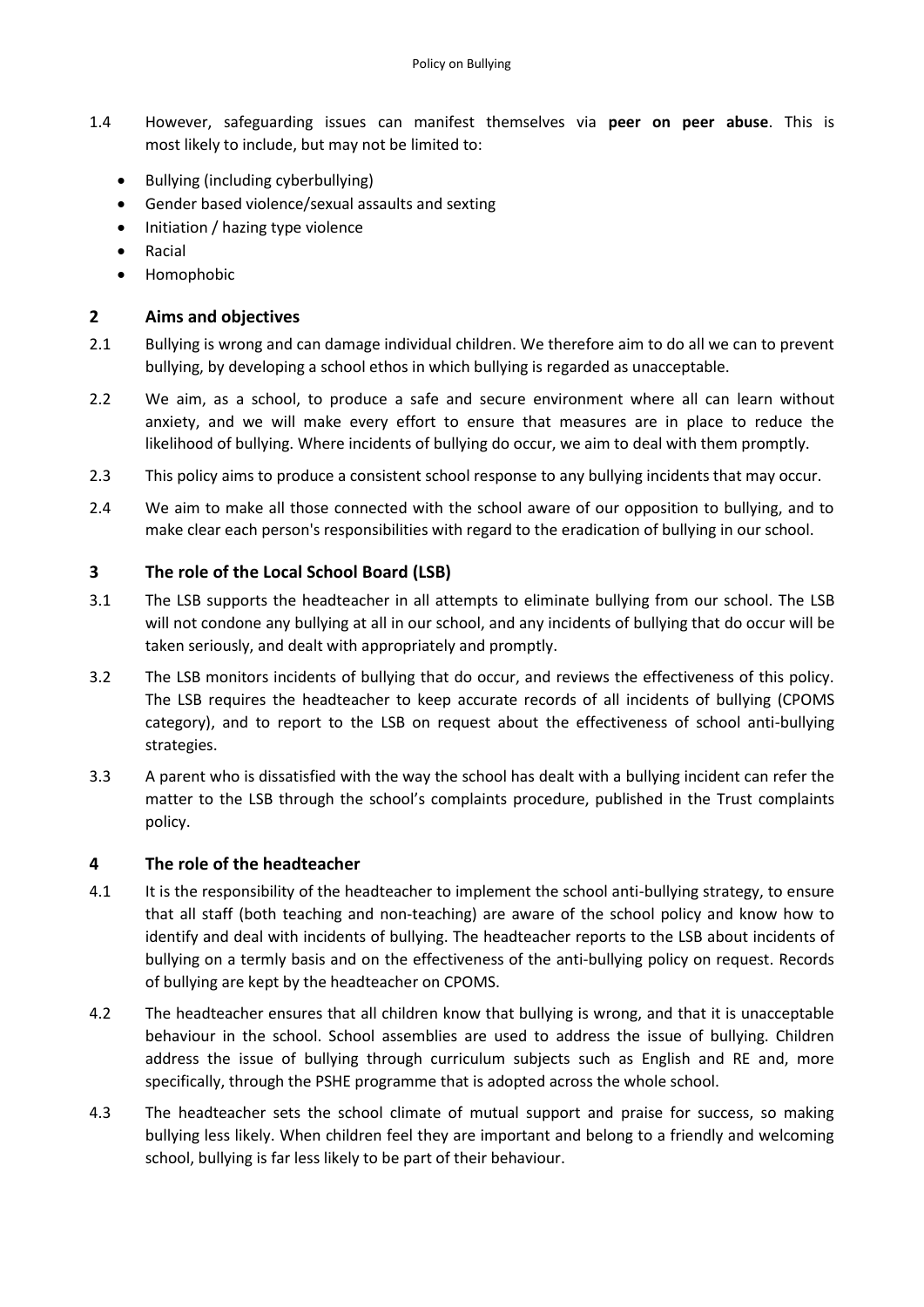4.4 If felt appropriate for an individual child, the headteacher will instigate a "check-up" system, whereby daily contact is made with the child for a period of time to rebuild confidence.

## **5 The role of the teachers and support staff**

- 5.1 All the staff in our school take all forms of bullying seriously, and seek to prevent it from taking place.
- 5.2 If teachers or support staff witness an act of bullying, they will either investigate it themselves or refer it to a senior member of staff or the headteacher. Teachers and support staff do all they can to support the child who is being bullied.
- 5.3 The nature, frequency and severity of the bullying will be considered when determining the appropriate course of action. This may include:
	- Interviewing the victim, bully and any witnesses individually notes may be taken;
	- Contacting the parents of the victim and bully;
	- Agreeing a programme with the victim and his/her parents to provide support and to prevent reoccurrence;
	- Explaining clearly any sanctions or supports considered appropriate to the parents of the bully;
	- Finding ways to address the actions of the bully in order to help him/her to modify behaviour.
- 5.5 Staff use a range of methods to help prevent bullying and to establish a climate of trust and respect for all. They use drama, role-play, stories etc., within the formal curriculum, to help pupils understand the feelings of bullied children, and to practise the restraint required to avoid lapsing into unkind or bullying behaviour. Assemblies and class discussions are used to praise, reward and celebrate the success of all children, and thus to help create a positive atmosphere.

## **6 The role of parents/carers**

- 6.1 Parents/carers who are concerned that their child might be being bullied, or who suspect that their child may be the perpetrator of bullying, should contact their child's class teacher immediately. The class teacher will investigate the concern and may refer it to a senior member of staff or the headteacher. Parents will be contacted about the findings and subsequent action of the school as soon as possible.
- 6.2 If parents are not satisfied with the response, they should contact the headteacher. If they remain dissatisfied, they should follow the school's complaints procedure.
- 6.2 Parents have a responsibility to support the school's anti-bullying policy, actively encouraging their child to be a positive member of the school. It is important that parents do not suggest that their child becomes different from how they are, for example by being more assertive, or "fighting back". Children need to know that it is the child doing the bullying who has to change their behaviour.

## **7 The role of pupils**

- 7.1 Pupils are encouraged to tell any adult they trust if they are being bullied, and, if the bullying continues, they must keep on letting people know.
- 7.2 Pupils are invited to tell us their views about a range of school issues, including bullying, through class discussions, School Council and in the annual pupil questionnaire.